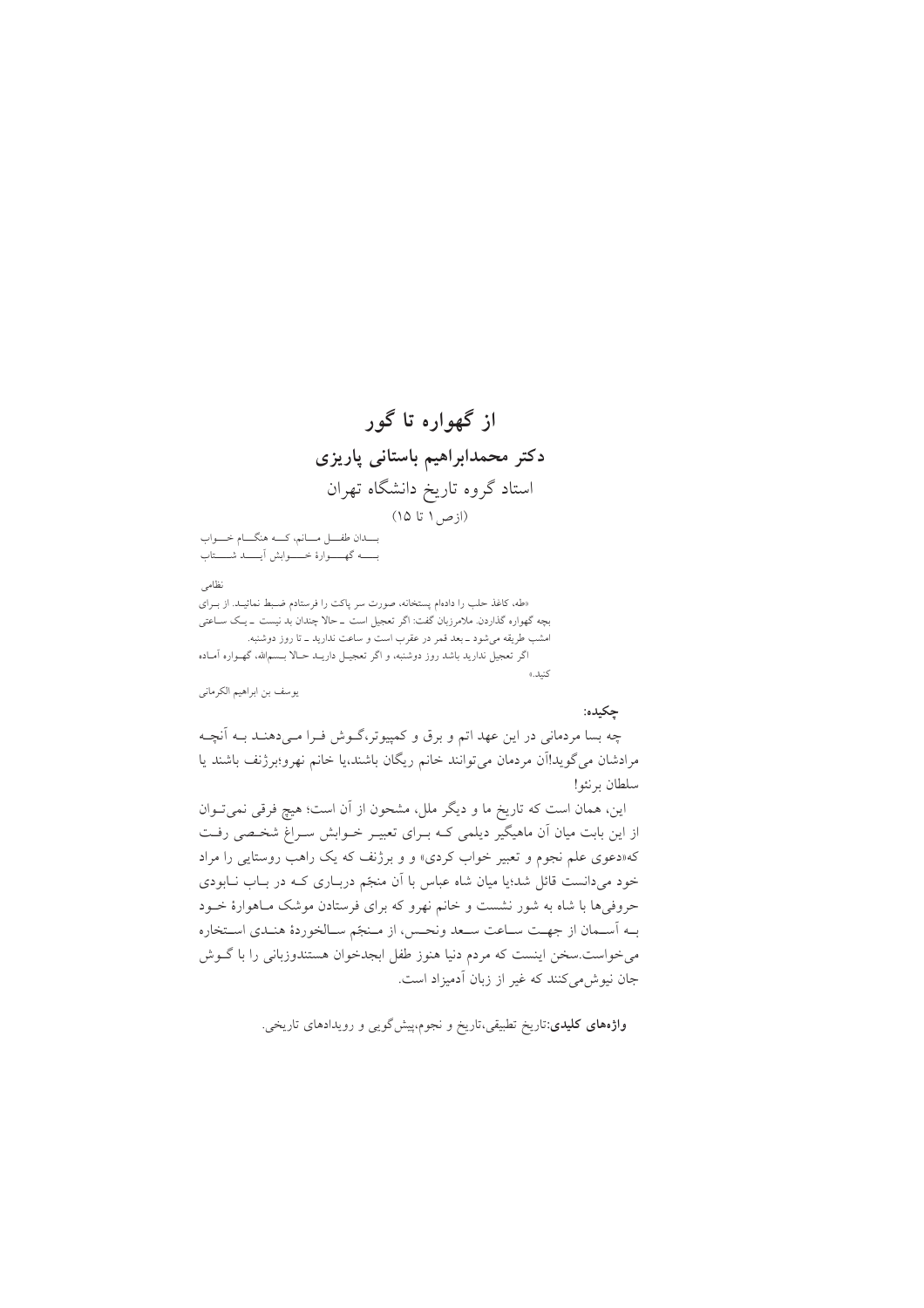مقدّمه:

عبارتی که در صدر این مقاله بدان پرداختهام، حکایت ازاین دارد کـه مـردی کرمـانی، در باب «آمد و نیامد» به گهواره گذاردن کودک خود، ساعت خواسته است که جواب را چنانکه در خور بوده شنیده و ثبت و ضبط کرده است.

دراینجا مقصود من بیان آداب و رسوم سیردن بچه به گهواره نیست ــ هر چنــد خــود بحث دلیذیری دارد در خصوص ساعت خواباندن، و دعا خواندن، و گردو زیـر گهـواره شکستن ۔کـه تــقتــق اَن بــه گــوش بچــه برســد ــ و خوشــبو (=اســفند) دود کــردن و گ...کلاغو به قنداقه بستن، و غیره و غیره، ....<sup>(۱)</sup>

قصد من از نقل آن مرقومه، اشاره به نحوهٔ کیفیت ارتباطات مـردم کرمـان، خــصوصاً مسلمانان کرمانی است با اقلیّتهای مذهبی \_خصوصاً طایفهٔ خوش عاطفهٔ زرتـشتی \_و هدف اصلی در واقع، آوردن شواهدی است بر نظریاتی که سالها و سالها در مقالات متعدّد خود بدان اشاره کردهام و آن روحیّه خـاص مـردم کرمـان اسـت در همـسازی و سازواری ــ که اهل فرنگ آن را تولرانس (tolerance) خواندهاند ــ و ما از آن بــه **تسامح** و تساهل یاد کردهایم و این جمله طلائمی را سـرلوحه آن قـرار دادهایـم کـه مـیگویـد: «عیسی به دین خود، موسی به دین خود ــ هر کسی در گور خودش می خوابد».(نک:جامع المقدمات،ص ۸۰۷سایه های کنگره،صص ۲۱ و ۳۶بپیر سبزپوشان،صص۲۶۰ تا ۳۶۶:نوح هزارطوفان،ص۱۳۵)

این نظری است که سال@ا پیش من ابراز داشتهام و بر اثبات آن و صحیح بــودن آن و کارآمد بودن آن، اصرار و ابرام دارم، و راز موفقیّت کرمـانی هــا را در زنــدگی ملایــم و متعادل و آرام، در این روحیه وامتیازات آن میدانم، و عقیدهام این بوده است کـه بــدون این روحیه، پیروزی در کویر و ادامه حیات در آن سرزمینهای قفر غیرممکن می شد.

مقدمتاً عرض کنم که نویسنده یادداشت \_ یوسفبـن ابـراهیم کرمـانی آدم کــمسـواد عادی نیست. او یک منشی خوش خط و خوش انشاء است که سالهای سـال منـشیگری حكامي مثل وكيل الملك و ناصرالدوله و عبدالحسين ميرزا فرمانفرما را به عهده داشته، و تحت عنوان آخوند ملايوسف، یک عمر محاسبات و مکاتبات... .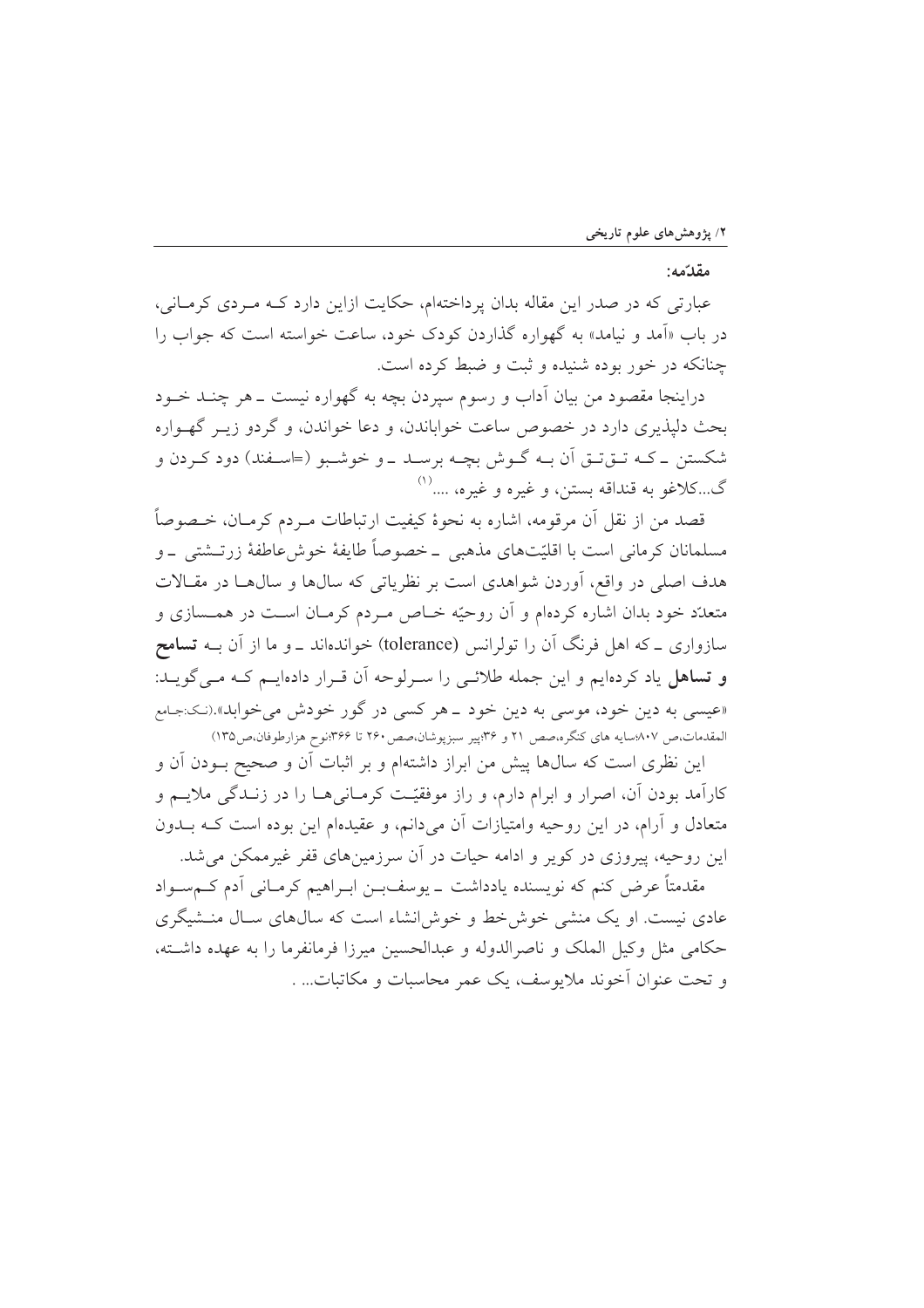در پیشگوئی ملامرزبان زرتشتی، یک اصطلاح خاص به کار رفته ــ که توضیح درباره اّن ب<sub>ی</sub>وجه نیست ــ و اّن اصطلاح **طریقه** است.

«طريقه محترقه، نزد منجّمين طي كردن قمر مـسافت ايـن پـانزده درجـه از نــوزدهم درجهٔ میزان ــ که محل هبوط شمس است ــ تا سوم درجهٔ عقرب که محـل هبــوط قمــر است، و این مدت را ــ که تقریباً یک شبانهروز و دو بهره باشد ــ طریقهٔ محترفه نامنــد و به غايت منحوس است».«طريقة محتـرق كـدام اسـت؟ ايـن آخـر ميـزان و اول عقـرب است،و این هر دو برج هم موافق نهاند شمس و قمر را، از بهر تـاریکی و ادبـار کــه بــه ایشان منسوب است»(آنندراج).

«فاما خاصیت این جاری ــ که محترق نام کردند ــ آن است که شــرف زحـل نزدیـک است، وز یکسو هېوط شمس، وز دیگر سو هېوط قمر، و به میانشان گرد آمـدن دو حـد نحس، و آن مريخ است به هر دو برج.»(التفهيم،ص٥٠٥)

مواضعي را كه در زير مدارهاي ميان دو هبوط واقعند قبل از زمان بطلميــوس طريقــهٔ محترقه نامند \_ چه حضيض در قديم در آنجا بوده است.(دهخدا؛بـه نقـل از كـشاف اصـطلاحات الفنون)

این چند جمله را از کتب نجومی نقل کردم تا بـدانی کـه زبـان مـنجّم غيـر از زبـان آدمیزاد است، ولی چه توان کرد که در طول تاریخ، مـنجّم از روز اول تولـد آدمیـزاد تـا مرگ او، با همین زبان، همه جا با آدم سروکار داشته و حرف میزده است.

و این پیوستگی شاه و گدا ندارد، شاهعباس بزرگ هم که باشی محتاج هستی که هـر روز ملاجلال منجّم یــزدی را بپــذیری و در بــاب دخــول و یــا خــروج از دروازه بــا او مشورت کنی (۲)

حقیقت این است که علم نجوم با علم سیاست مُدُن در ایران همزاد و همریشه است؛ به دلیل اینکه از همان روزگار که یادشاهان در جامعه شاخصیت پیدا کردند، منجّمان نیز در دربار آنان جاي پايي محكم يافتند؛ به دليل اينكه به قول حافظ:

## کس را وقوف نیست که پایان کار چیست؟

همینقدر که مختصر امیدی در دل مردم پدید می آمد، کار منجّمان بیشتر سکه می شد،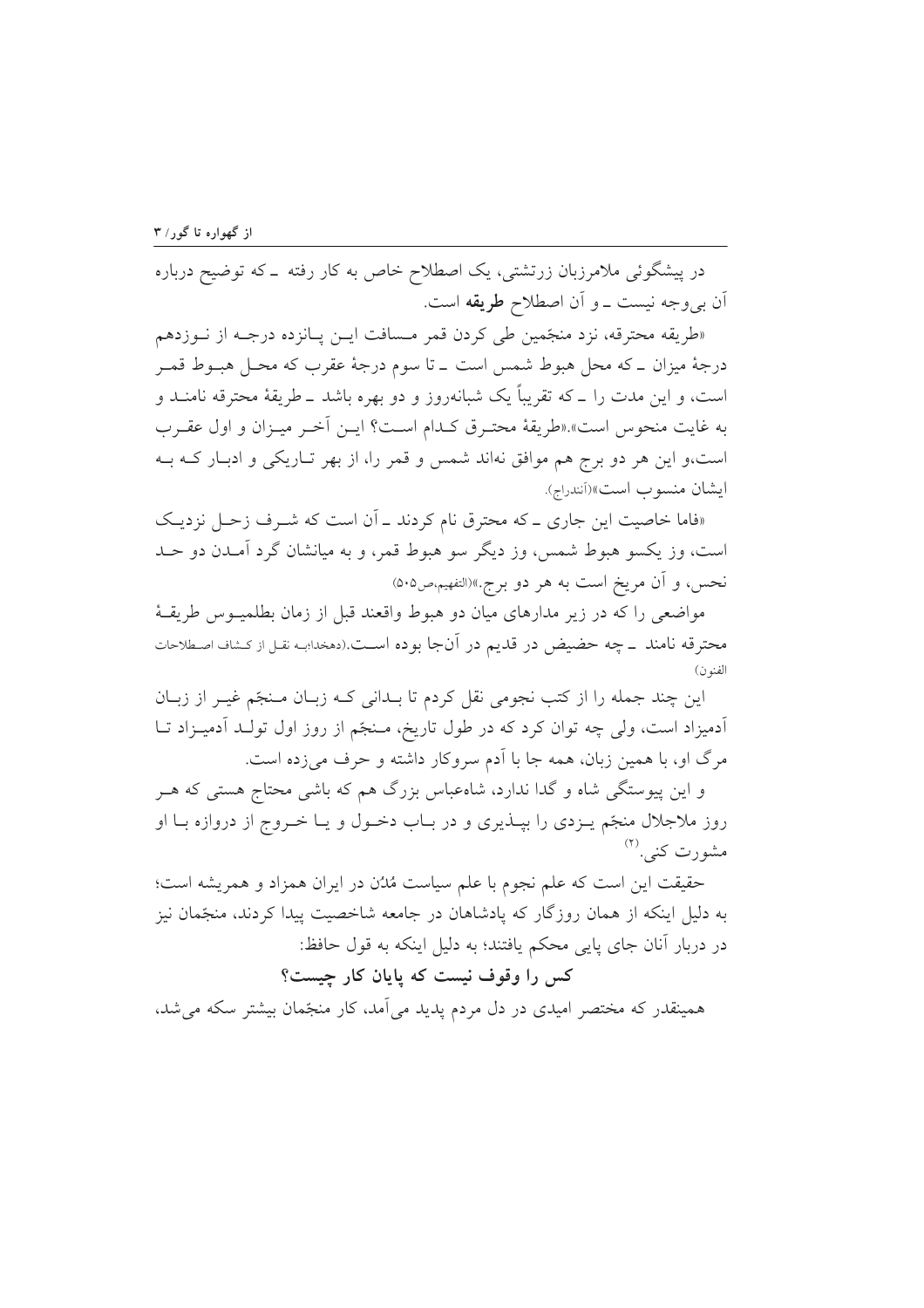و من از شواهد تاریخی دست بر میدارم، و تنها به صلح کسوف ـ کـه لابـد بـه اشـارهٔ منجّمان و مغهای دربار ماد صورت گرفته است(نـوح هزارطوفـان،ص٢۶۳) ــــ اشــاره مــی کــنم، همچنین پیشگوئی رستم فرخزاد \_سردار ستارهشناس منجّم را \_به زبان می آورم که بـه قول فردوسي:

بيــاورد صـــلأب<sup>(٣)</sup> و اختــر گرفــت ز روز بسلا دستت بسر سسر گرفت یکــی نامــه ســوي بــرادر<sup>(۴)</sup> بــه درد نبسشت وسمخن هسا همسه يساد كسرد پژوهنــــده مـــــردم شـــــود بــــدگمان بسدو گفــت: كــز گــردش آســـمان وز اَن خامــــــشي برگـــــزينم همــــــي همسه بسودني هسا ببيسنم همسي ســــتاره نبيــــنم مگــــر بــــر زيــــان بــه ايــران شكــست آيــد از تازيــان نسمشايد گذشمستن زچسمرخ بلنسمد زبهــرام و زهــره اســت مــا را گزنــد ندانــــد كــــسى راز گــــردان ســــپهر دگرگونــه گشتــست مــا را بــه چهــر خوشسا بساد نوشسين ايسرانزمسين رهــــايي نيــــابم ســــرانجام ازيـــــن او درست پیشبینی کرده بود، زیرا، اندکی بعد، در جنگ قادسیه ــ که سـپاهیان ایــران در گرمای شدید از تشنگی بیتاب شده بودند ــ رستم فرخزاد به سـایهٔ شـتری پنـاه بــرد، و عربي با شمشير باربند را بريد و بار شتر \_ كه درهم و دينار سنگين مخارج جنگ بــود \_ بر پشت رستم فرود آمد و پشت او بشکست. رسـتم خـود را در آببُردگئـی انــداخت. عربی بشناخت. رستم را بگرفت و سرش را ببرید و بر نیزه کرد و ایرانیان با دیــدن ســر سردار خود رو به گریز نهادند. (۱۴ هـ / ۴۳۵م.)

من، یک جای دیگر نوشتهام که رستم این پیش بینیها را به اصطرلاب استناد میدهد، ولی باید قبول کرد که مرد هوشمند ریاضی دانمی مثـل او، بعـد از آشـفتگی۵حـای زمـان خسرويوويز و قحط و غلا و تورَّم و وبا و طاعون و پراکندگی خلـق و دودسـتگی ميـان لشکریان خراسان و عراق و کشته شدن پدرش فرخزاد و اختلاف میان سرداران سـپاه و کودتای شیرویه، و طغیان دجله و فرات و جنگهای طـولانی روم و کـشته شـدن همـه شاهزادگان ساسانی و بی سامانی خلق و تجرّی عرب، از کمپیوتر مغز خود استفاده که ده و مي توانست پيش بيني كند كه «فردا چه خواهد شد؟» اين است كه رستم در همين نامـه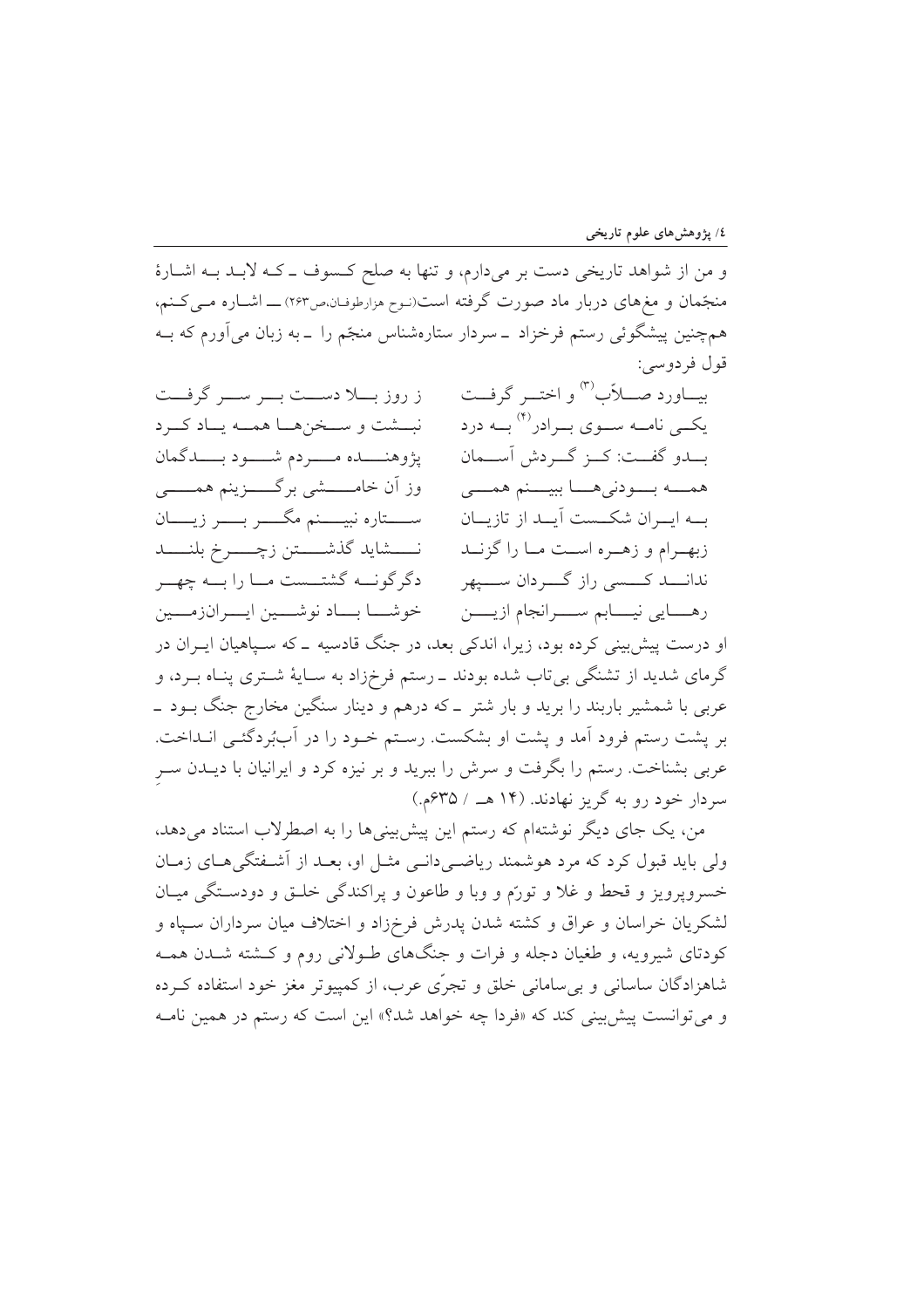به وقوف خود اشاره کرده گوید: نــه هنگـــام پيــــروزي و فرّهــــي اســـت چو این خانه از یادشاهی تھے است وزان خامــــــشى برگـــــزينم همــــــــى… همسه بسودني هسا ببيسنم همسني که این قادسی دخمه گاه<sup>(۵)</sup> مــٰ<sub>،</sub> اســت كفن جوشن وخون كلاه من است (آسیای هفت سنگ،ص ۲۱۰)

همچنانکه در همان روزهایی که منجّمان مرو و ماوراءالنهر نشسته بودنـد و حـساب قران ۵۸۱هـ / ۱۱۸۵م. را مي كردند و «جمله اصحاب نجوم اتفاق نمودند كه چون قـران هفتم بگذرد، در قران هشتم سیارات هفتگانه در برج میزان جمع شـوند و بـه حـساب، قرآن در برج سنبله میباید ــ و حکم کردند که این اجتماع سیارات در برج میزان موجب خرابی عالم است...» <sup>(۶)</sup> (سلجوقیان و غز در کرمان،چاپ دوم،ص ۱۲۶)و این همان واقعهای است کـه انوری هم به وقوع آن حکم داده بود، و اتفاق نیفتاد ـ و شاعری در حقّ انوری گفت:

گفت انوری که از وزش بادهای سخت ویـران شـود عمـارت و کـاخ سـکندری در روز ځکم او نوزیده است هیچ باد میل اثرسل الریساح، تسو دانسی و انسوری اما عاقلانهتر از همه، افضل کرمان بود کــه از دوســتش در خراســان پرسـيد کــه چــه خواهد شد: «... پس جمالالدوله [ابوالفتح ــ بزرگی از کرمان که در خراسان بود] از علم خویش به من نوشت: حکم باد که کردهاند **رمزی** است \_و حکماء، بدان تقلّـب احــوال عالم و انقلاب ممالک خواستهاند ـ و دلیل بر وی آنکه ـ بعد از قران هفتم ـ در کرمـان، قومي ديگر باشند. سخن أن فاضل، فال ناطق و الهام صادق أمد…»(عقد العلي،چاپ دوم،ص١٢٨) و اين اشاره به واقعه تسلط غزهاست ــ بر كرمان، و سقوط سلجوقيان قاوردي.

معلوم است که خود یادشـاهان و بزرگـان هـم، در حقیقـت گفتـار منجّمـان تردیــد داشتهاند <sub>–</sub> و از عبارت معروف «کذب المنجّمون» مولا على(ع) كــه بگــذريم، هيچوقــت تصديق صد درصد حرف منجّمان مورد نظر نبوده است \_با همـه اينهـا، هيچوقـت هـم درگاه و دستگاه صاحبان قدرت و اهل نظر از وجود منجّمها خالبی نمیمانده است.

مکاشفات و پیشگوئی های بی شماری ـ به خصوص از قول استانس، همـان مجوســی که در اردوکشی خشایارشا به یونان همراه وی بود ـ و همچنین از قول گشتاسپ یادشاه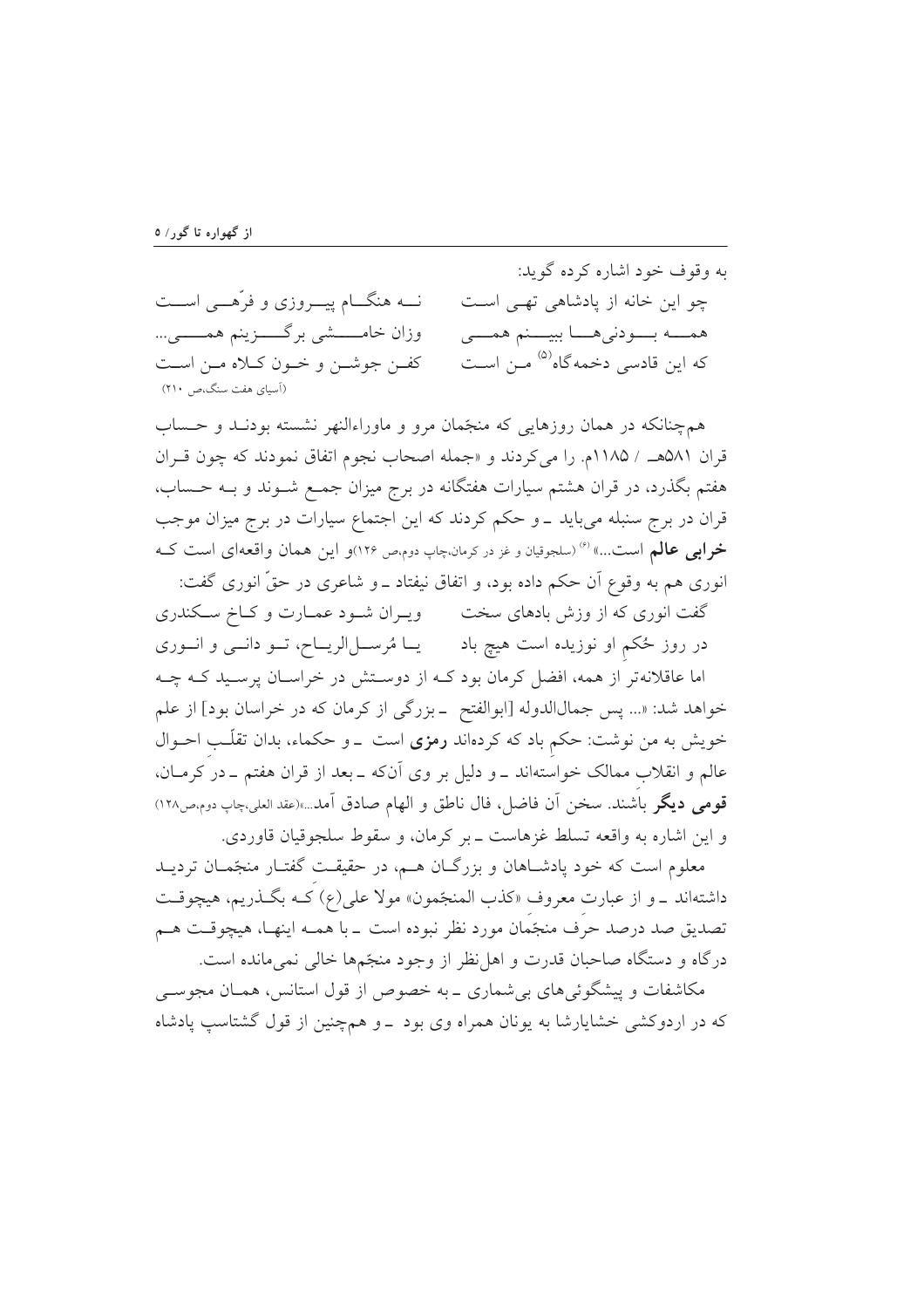حامی زرتشت، راجع به دنیای أخرت و معاد ایرانی نقل شده است.(تاریخ تمدن ایران،۱۲۸) اگر بخواهیم جزئیات منجّمان تاریخ را یاد کنیم، مثنوی هفتاد من کاغـذ شـود، ولـی ازین نکته غافل نشویم که سبزواری مؤلف روضةالانوار توصیه می کنـد کـه مـنجّم بایـد «پادشاه را بر دعـا و تـصدقات و انـواع طاعـات و توبـه و بازگـشت و عـدل و اطـلاق محبوسان بـي گنـاه تحـريص تمـام نمايـد و از ايـن راه طلـب دفـع أفـت نمايـد»(روضـة الانبوار،ص٢٨١)و اگر چنین وظیفهای را منجّمـان واقعـاً اجـراء کـرده باشــند ــ کــلّ گناهــان دروغهای خود را از اول تاریخ تا امروز، به آب رحمت خداوندی شستهاند.

«اَوردهاند که پمین|لدوله سلطان محمود… به شهر غزنین بر بالای کوشکی در چهـار دری نشسته بود \_به باغ هزار درخت. روی به ابوریحان کرد و گفت: من ازین چهار در از کدام در بیرون خواهم رفت؟ حکم کن و اختیار آن بر پارهای کاغذ نــویس و در زیــر نهالی من نه ـ و این هر چهار در، راه گذر داشت.

ابوریحان اصطرلاب خواست و ارتفاع بگرفت و طالع درست کرد و سـاعتی اندیــشه کردم. (۷)

محمود بفرمود تا کننده، و تیشه و بیل آوردند، بر دیواری که به جانب مــشرق اســت دری پنجمین بکندند و از آن در بیرون رفت. و گفت آن کاغذ پاره بیاوردنـد. ابوریحـان بر وي نوشته بود که:

> ـ ازین چهار در، هیچ بیرون نشود...»(چهارمقاله نظامی عروضی ص ۸۱) بقیه داستان و سرنوشت منجّم را باید در چهار مقاله خواند.

البته همیشه هم پیشگوئی و تعبیر، نتایج خوبی برای منجّم نداشت. معروف است ک وقتی، روستائی ماهیگیر دیلمی بویه خوابی دید، خود بویه به قوم و خــویش۵هــا روایــت ک ده است:

«وقتی من خوابی دیدم، درین اثناء شخصی که دعـوی علـم نجـوم و تعبیـر خـواب کردی با ما ملاقات نمود. بویه با او گفت که در خواب چنان دیدم که از سر قضیب مـن اّتشی عظیم بیرون آمد و بر بعضی از بلدان تافته \_هر لحظه ساطع تـر مـیشـد چنانچـه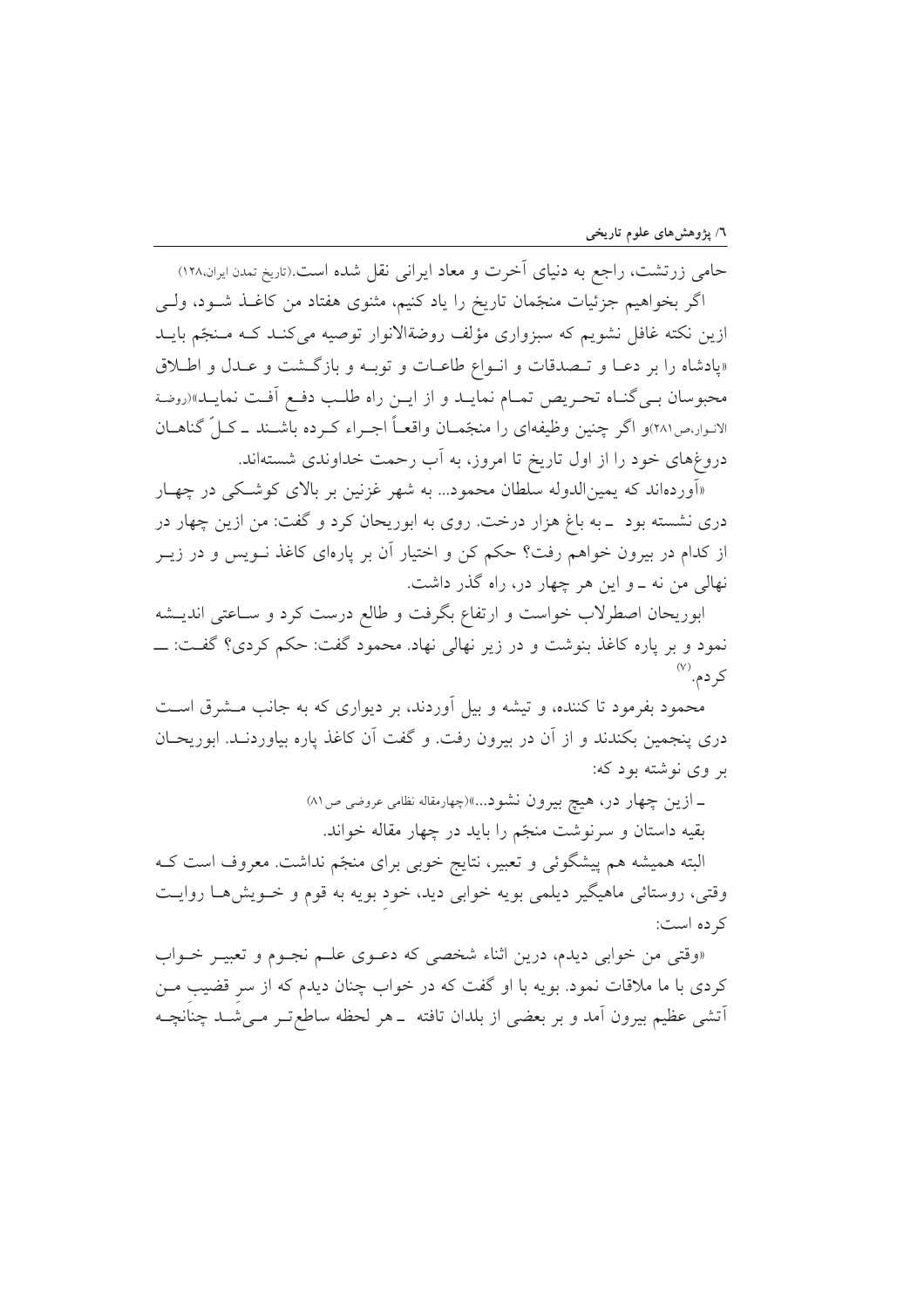روشنائی آن به آسمان رسید. بعد از آن آتش منشعب شد به ســه شــعبه، و عبــاد بــلاد را دیدم که پیش آن شعب ــ خشوع و خضوع می نمودند.

منجّم گفت: این خوابی بس غریب است، و مرا تا اسب و جامه نـدهی تعبیـر نکـنم. ابوشجاع بويه گفت: به غير اين جامه كه پوشيدهام قادر نيستم. اگر نبود هم برهنـه مـانم. منجّم ده دينار طلبيد. بويه باز اظهار عجز كرد. منجّم گفت:

ــ تو را سه فرزند باشد كه بر آن بلاد كه از آن آتش روشن شده حاكم گردند، و ذكـر ايشان در آفاق بلند گردد. بويه گفت: روا باشد كه با من استهزاء كني؟ من مردي فقيرم و فرزندان اينان كه مي بيني؟ به كدام استعداد اينها حـاكم شـوند؟... مـنجّم بعـد از احتيـاط درجات طالع و تفحص اوتاد و نظرات کواکب، دست پسر بزرگتـر او ـ کــه عمادالدولــه علي بود \_ بوسه داد و گفت:

ـ نخست سلطنت به اين پسر تو رسد، و ديگر بعـد از آن، بـرادرانش پادشـاه شــوند. أن گاه دست معزالدوله [ابوالحسين] نيز ببوسيد.

اولاد با پدر گفتند که: حکمی را چیزی بده. بویه در غضب شد، گفـت: ایــن مــرد بــا شما تمسخر می کند. منجّم گفت: اگر سخن مرا اعتبار نمی کنید \_باری عهـد کنیـد کـه چون به مراتب علیّه رسیدید نسبت به من مراسم شفقت به جای آرید. ابوشجاع بویــه ده درم به أن منجّم داد.»(روضة الصفاج۴مص۱۴۳)

مقصود از نقل این داستانها این بود که به هرحال منجّمین ما جای پایی در دربارهــا داشتهاند، و بی خود نبود که وقتی شاهعباس تصمیم می گرفت تا پایتخت را از قزوین بـه اصفهان انتقال دهد ــ کاری بس مهم که از عهدهٔ یک تــن و ده تــن بیــرون اســت، و اثــر اقتصادی و اجتماعی اَن غیرقابل پیش بینی است \_به هر حال از ملاجــلال پــزدی مــنجَم خود صلاحانديشي مي كرد. و وقتي هم خيال داشته گروه قابل اعتناي حروفي ها را نـابود کند، باز از همین منجّم کمک مـشورتی مـیخواسـت، و وقتـی از سـفر مازنـدران بـاز مے گشت:

«چون به باغ تاج اَباد \_كه از مبدعات نواب كلب اَستان علـي، و درو عمــارت عــالـي است... با زنان مطربه خوب صورت... نشسته... و شب دوشـنبه در دولـتآبـاد بودنــد و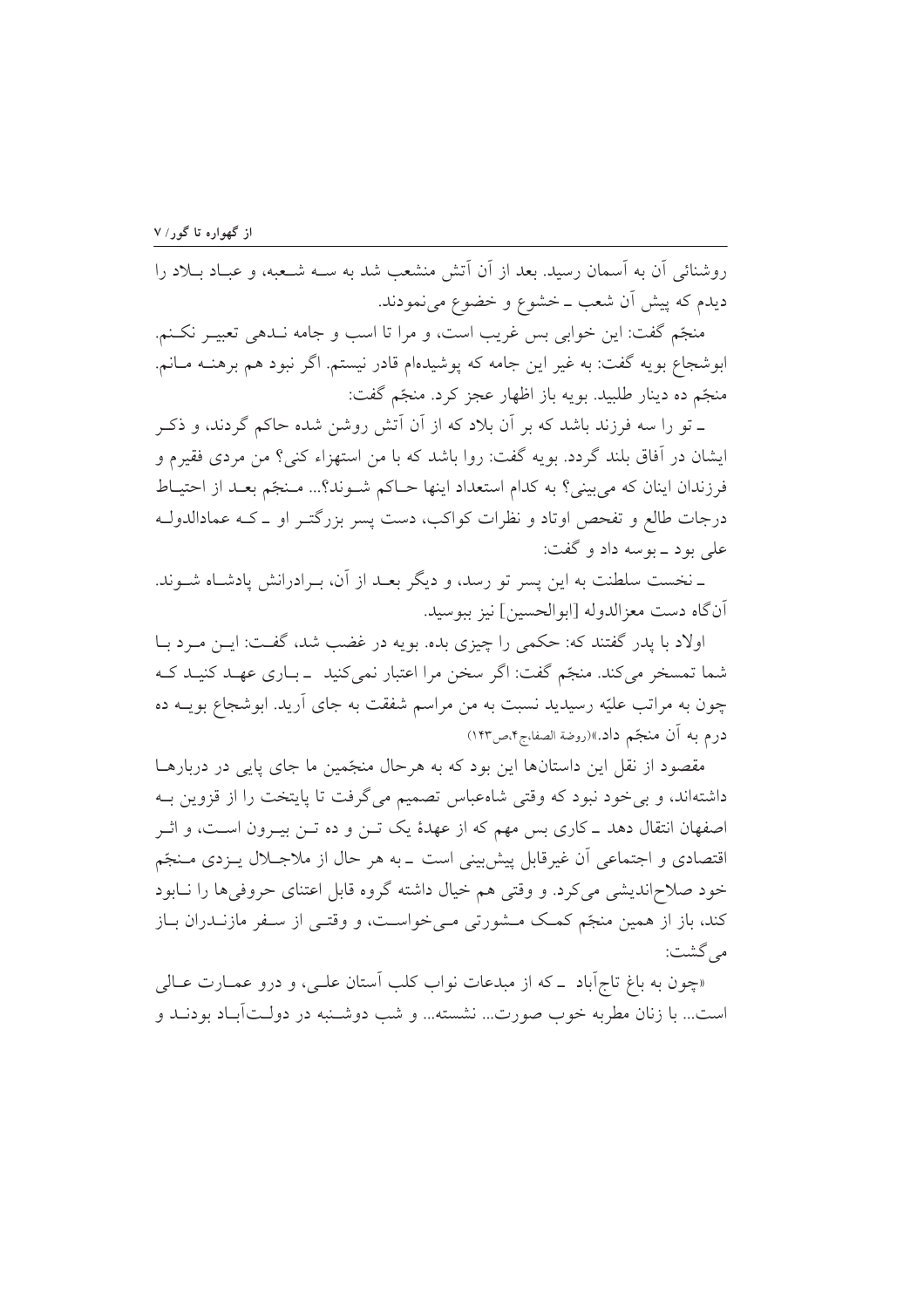چون منجَّمان، طالع دخول شهر را قَوْس قرار داده بودند \_به همان طالع به واسطهٔ أنکـه سکیزیلدوز در برابر دروازه طوقچی بود –از دروازهٔ حسنآباد داخل شهر شدند...»(تاریخ عباسي،ص ٣٣٠)

اصلاً شروع کار شاه عباس با منجّمان بود، در بهار ۹۸۹هـ / ۱۵۸۱م. همراهان عبــاس میرزا «در جوار قلعهٔ نیشابور بساط سلطنت بگستردند و تخـت زریــن بــر یــا داشــتند و میرملای تربتی ۔که از منجّمان اردو بود ۔ساعتی سعد تعیین کرد. در آن ساعت قالیچـهٔ مخصوص سلطنت به دست میرسیدعلی جبـل عـاملی \_ کـه یکـی از سـادات جليـل و فضلای نامـدار بـود ــ گــسترده شــد و عبــاس.ميـرزا را بـر آن نهادنــد و ســران قزلبــاش گوشههای قالیچـه را گرفتنـد و بـر تخـت جـای دادنـد و از آن روز او را شـاهعبـاس خو اندند<sup>(۸)</sup>». (همان،ص۷)

در سال ۹۹۹هـ/ ۱۵۹۱م. در جنگهای هرات، ملاجلال می گوید: «نواب کلب آسـتان علی، از کمترین جلال منجّم، پرسیدند که از روی رمـل آیــا حــسینخــان شــاملو بــر آن جماعت مستولی می شود و دولتیار را به دست می آورد یا نه؟ در جواب بعد از ملاحظـه بسیار به عرض رسانیدم که غلبهٔ حسینِ خان بر او در نظر من بسیار دور مـی نمایــد. بــاز فرمودند که اردو درین محل بگذاریم و با مردم کاری متوجه شویم \_بی توقف می گیریم يا نه؟

چون رمل و طالع مسئله و اصل طالع هر سه مخبر به تسخیر بود گفـتم روز دوشـنبه رمضانالمبارک فتح می شود. تا آنکه نواب اعلی در غرّهٔ ماه مـذکور متوجــه شــدند و در دوشنبه مذکور اردو را گذاشته اراده فرمودند که به طالع سـعدی کـه مُـشعر و منـتج بـه دست آمدن قلعه باشد قلعه را ببيند. با قليلي از خواص به ديدن قلعه رفتنـد. قريـب بــه غروب اّفتاب، دولتيار بي دولت، غافل از اّمدن نواب كلب اّستان علي، بــه عــزم فــرار از قلعه بیرون آمده با سه کس دچار ملازمان نواب کلـب آسـتان شــده، گرفتــار شــد. شــاه كامران به طلب لشكر فرستادند، شب سهشنبه سحرى حسبالحكم جهان مطاع قلعـه را به پورش گرفته خراب کردند و غنایم بسیار با اسیران بی شمار به نظر اشرف رسـانیدند. قلم عفو بر جرایم اسیران کشیدند و روانهٔ کاوهرود [شده و آنجا را] مقام خود ساخته و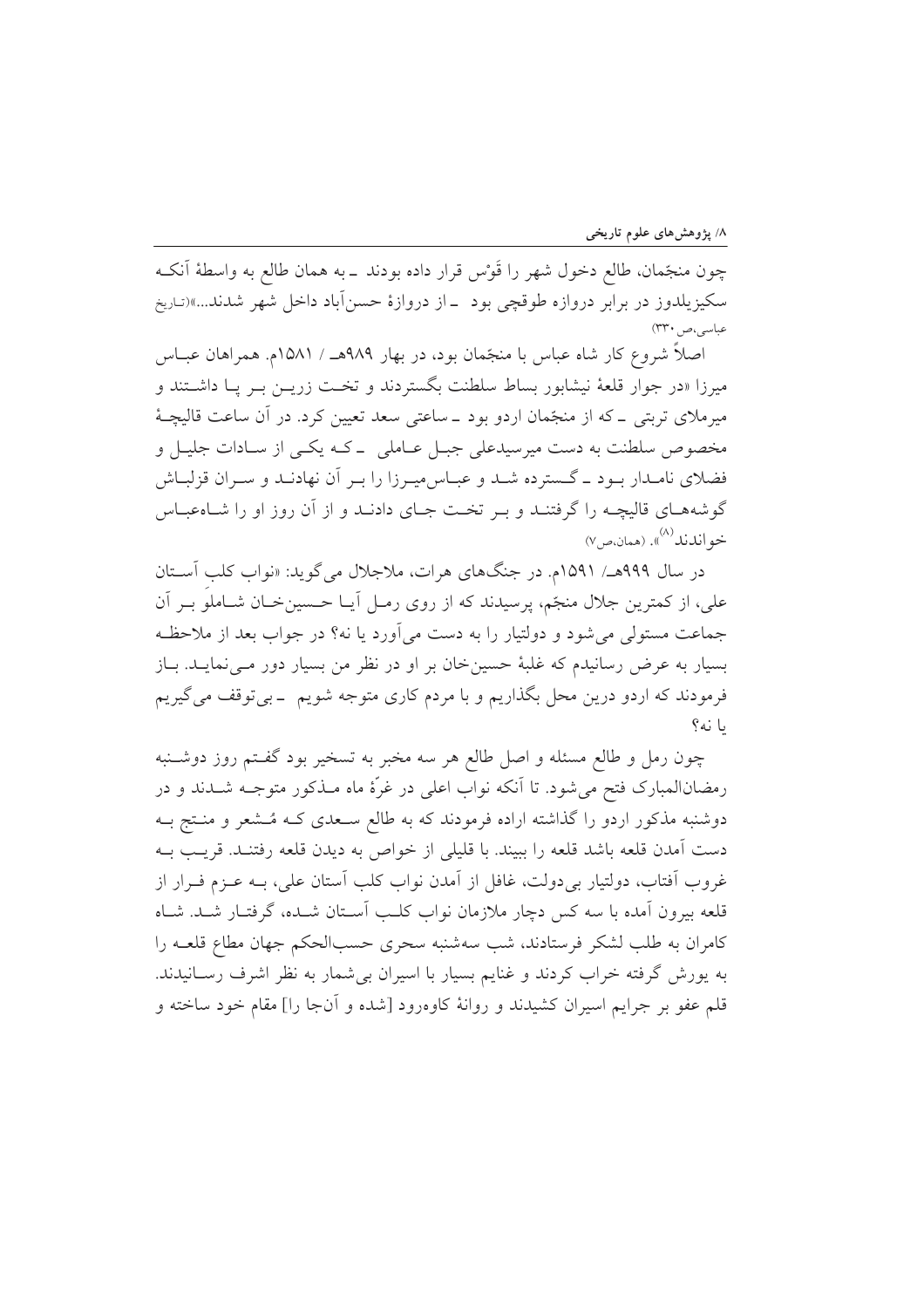ینج روز به سیر و شکار و ضبط اموال اشتغال نمودند...»(همان ص ١١)

نجوم دربار عباسی منحصر به ملاجلال و ملاکمال نمی شد. خبری داریم که در سـال ۱۰۰۸ هـ/ ۱۶۰۰م. «ملاظفر = (مظفر؟) \_ که در فن نجـوم و هندســه ســرآمد بودــــ يــاي خدمت بوسیده، در رکاب ظفر انتساب از زمرهٔ منجّمان زمان شد....»(همان صه۱۹۵)

ملاجلال منجّم، در مورد یک واقعهٔ مهم تاریخی عصر شاهعباس ــ که منجر به قلــع و قمع يک طبقة معتنابه ناراضي ها شد ـ اين طور اظهارنظر مي کند:

«ستارهای در این ایام پدید آمد که منتج تغییر و تبدیل پادشاه عصر بــود. مقــارن ایــن حال **یوسفی ترکش دوز** و برادرش [را ــ که] در الحاد تصانیف داشتند ــ آوردند. این پیر غلام ــ جلال منجّم ــ در علاج آن ستاره بر این قرار گرفت که شخصی را یادشاه می باید کرد، و چون چند روزی یادشاه باشد او را باید گشت \_ تا اثر آن ستاره ظاهر شده باشــد و کار خود را کرده باشد.

بناء علیه، یوسفی را در روز پنجشنبه هفتم ذیقعـده [۱۰۰۱ هــ/ ۲۷ ژویــه ۱۵۹۳م.] یادشاه ساخته، و کلب آستان علـی را از یادشـاهی معـزول گردانیدنـد ـ و رکـنالدولـه مسعود<sup>(۹)</sup> (سیاست و اقتصاد عصر صفوی،ص۵۵) بدین مضمون قطعهای گفته. قطعه:

شها توئی که در اسلام تیغ خونخوارت می هزار ملحد چون یوسفی مسلمان کرد جهانیان همه رفتند پیش او به سـجود دمی که حکم تــواش پادشــاه ایــران کــرد نکرد سجدهٔ اَدم به حکم حق، شـیطان ولی به حکم تو اَدم سجود شـیطان کـرد و در یکشنبه دهم همین ماه، پوسفی ترکشدوز را به طالعی که مقتضی بود، بــه قتــل آوردیم و شاه دین پناه به طالع مسعود بر تخت نشست. و مـن بعـد، هرچنــد تفحـص و تجسس این ستاره کردند به نظر نیامد... .»(تاریخ عباسی،ص١٢١)

در جنگ با ازبکان، ملاجلال منجّم مي گويد:

«و چاشت این روز عبدالمؤمن خان راه فرار پـیش گرفـت، و چـون فـرار او را قبـل ازاین ملاجلال منجّم به عرض رسانیده بود که در چاشت یکـشنبه چهـاردهم ذیحجّـه خواهد گريخت، مــشاراليه [يعنــي مــنجّم را] بــه انعامــات وافــر و خلَــع فــاخر ســرافراز گردانیدند و صباح دوشنبه نزول به اسفراین واقع شد...»(همان ص۱۳۷)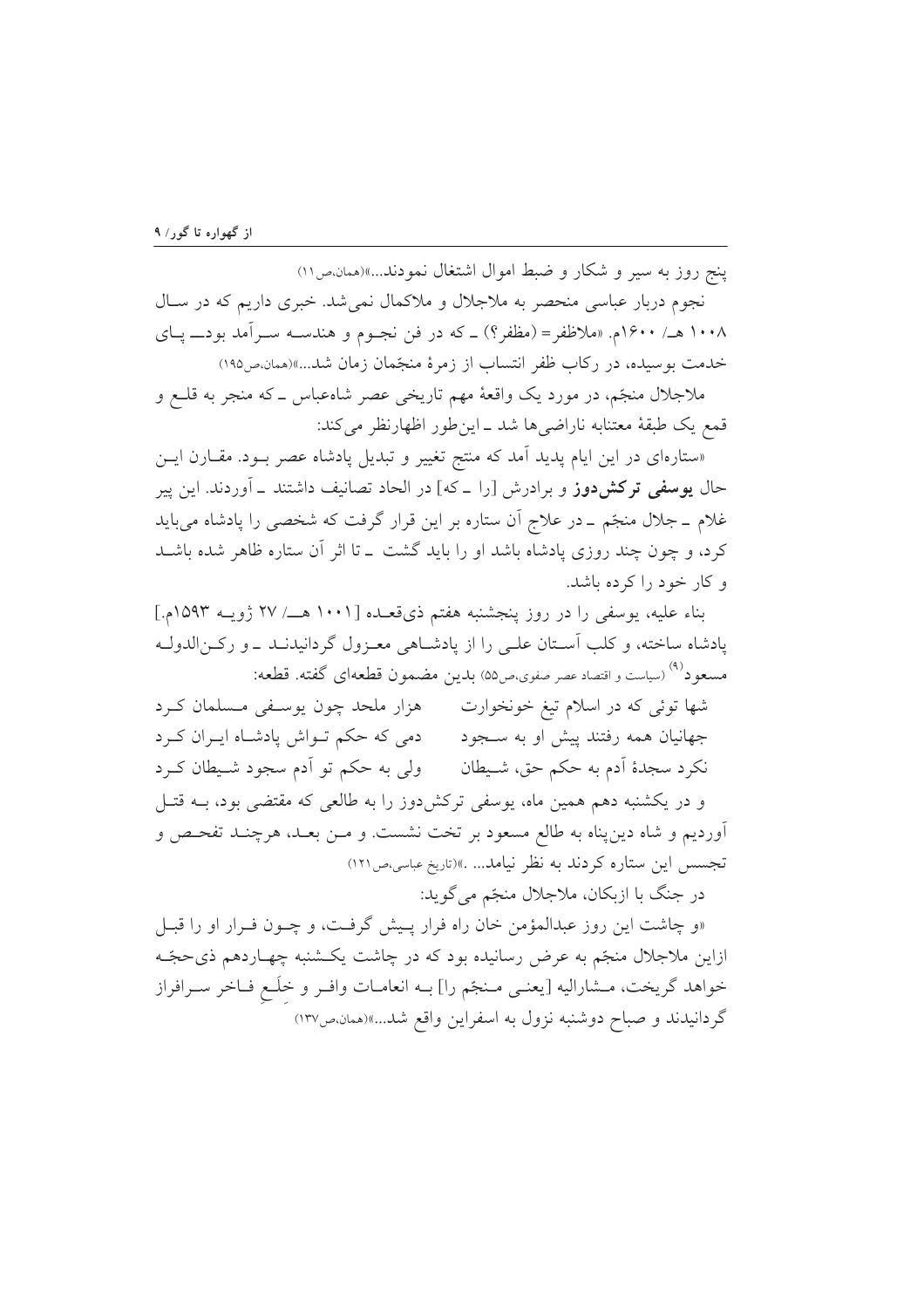یک مورد هم منجّم به علت پیش بینی درست مورد خشم قرار گرفته بود، و آن جنگ با ازبکان در ۱۰۰۴هـ / ۱۵۹۵م. بود. شاه ایران شکست خود، «که منجر به قتل عـام بـود، از جوانب اوزبک بی رحم، تیغها کشیدند و آن مظلومان را [کــه از قلعــه بیــرون آمــده و تسليم شده بودند] بالتمام كشتند. چون، خبر اين قتل عام، جلال منجّم به موقف عرض **رسانیده بود** ـ و فرهادخان از روی عتاب و خطاب با او درشت<sub>ی</sub> بـسیار کـرده بـود ـ در يكشنبه پانزدهم توجه اردوى كيهانپوي به جانب سبزوار واقع شد...»(همان ص١٤٢)

تنها دراین موارد نبود که منجّم پیش بینی میکرد. وقتـی شـاهعبـاس بیمـار شـد، در حوالی بسطام، «... و نواب کلب استان علـی بـسیار لرزیدنـد و تـب سـوزان کردنـد، و شنبه(؟) ربیع|لاول``` [۱۰۰۸هــ / سیتامبر ۱۵۹۹م.نزول به چناشک واقع شد و بــه ســبب تب و لرزه چهارده روز توقف واقع شد و مکرر تب مفارقت نموده باز عــود کــرد، و در شنبه دويم ربيع|لثاني كوچ نمودند و چون نزول به اسفراين واقع شد تب مفارقت نمـود و هیجده روز توقف نمودند... جمعه بیست و نهم کوچ نموده و متوجـه مــشهد مقــدس شدند و در غرهٔ جمادیالاول<sup>(۱۱)</sup> نزول در قریه اردی نمودند و تب تند مـی شــد بــا لــرز قلیل \_ و جلال منجّم از روی طالع به نواب کلب آستان علی وعده کرده بود که این تب ثالث ندارد \_و مقرون به شرط شد \_ بتوفيق!لله سبحانه، اين حكم مقرون به صحت شده تب ثالث نیامد، و به جایزه الطاف شاهانه سرافراز شد از جوانب، و چون نزول به کلیدر واقع شد...»(همان،ص۱۹۴) بقیهٔ مطالب را باید در خود تاریخ دید.

این ملاجلال منجّم، ظاهراً از شرابخوری نیز توبه کرده بوده است.<sup>(۱۲)</sup> ولـی بــه هــر حال در اوایل شعبان [۱۹۰۰ هـ/ ژانویه ۱۶۰۱ م.] که شاه «به سـیر **باغ زهرمــار ســلطان** رفتند، صراحی و پیاله نقره، به جلال منجّم شفقت فرمودند و توبهٔ او را شکستند...»(تاریخ عباسی،ص٢٠١) یعنی در باغ زهرمار سلطان، جرعهای چند زهرمار نموده است.

لابد خوانندهٔ عزیز ایراد خواهد کرد که باستانی پاریزی، در روزگار اتم که به احتـرام یکی از ریاضی دانان بزرگ کرمانی ــ یعنی **پرویز شهریاری** ــ دوستی که تمام عمـرش را با حرف حساب و حساب دودوتا چارتا سروکار داشته آمده \_دارد مقاله مـیiویــسد، از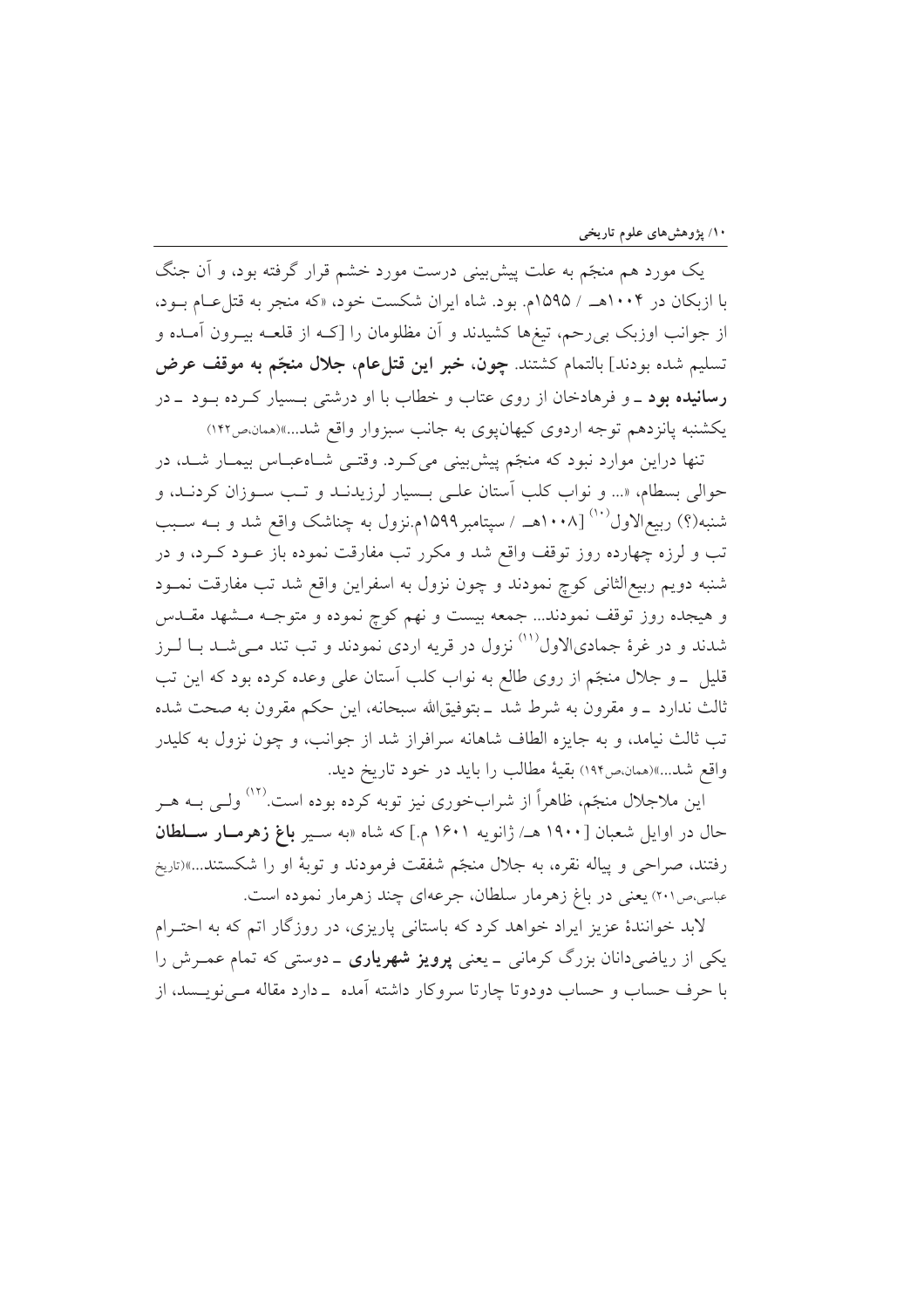حساب احتمالات ٰو حدسیّات و نجـوم هـزار و پانـصد سـال پـیش \_ کـه مـردم غـرق توهمّات و خرافات بودند ــ سخن پیش می کشد، و این ظاهراً از منطق ریاضــی امــروزی دور می نماید. (۱۳)

حرف خوانندهٔ گرامی صحیح میبود اگر نمیدانست که درست در روزگار اتم، و در عصر کمپیوتر، و در همین روزهایی که سفینهٔ **رهیاب**، عازم مریخ شده، و با شش چــرخ خود از سنگهای سرخ و خاکهای گلی٫رنگ این ستارهٔ خدای جنگ عکـسبرداری و نمونهبرداری میکند و به زمین مخابره میکند<sup>(۱۴)</sup> ـ آری در همـین روزگــار و در همــین برهه از زمان، نه تنها رئیس جمهور هند، ب ای فرستادن مباهواره خبود به آسیمان، از منجَّمان استشاره مي كند، بل، همسر رئيس جمهور اسبق پيشرفتهترين ممالک عــالم يعنــي آمریکا ۔مقصود خانم ریگان است ۔ در هر کار کوچک خود، بـا فـالگیران و پیــشگویان محلهٔ خود استخاره دارد، و دو سـهمـاه پـیش روزنامـهٔ اطلاعـات نوشـت کـه یـک زن پیشگوی آمریکایی برای چند تن از سران و رهبران جهان سرنوشت شـومی پـیش!بینـی کرده، و این همان خانم پیشگوی اختصاصی همسر رونالد ریگـان اسـت، و اسـم آن زن پیشگو گوئیکلی است، و هموست که سـتارهٔ اقبـال میلوسـوویچ رئـیس جمهـور فــدرال یوگسلاوی را بسیار نحس دیده، و برای صدام و عرفات هم، و علاوه بـر همـهٔ ایـنهـا عقیده داشت که در فوریهٔ ۱۹۹۹م / ۱۴۲۰هـ/ بهمن ۱۳۷۷ش، رویداد شومی در دهلی نو به وقوع خواهد پيوست.

سه سال پیش من در یکی از کتابهایم ــ که کم منتشر شد ــ مطلبی نوشــتم کــه دلــم می خواهد اینجا آنرا برای شما تکرار کنم. من نوشته بودم: درست است کـه مـا در دهــهٔ أخر قرن بيستمو در جوش و خروش عصر برق و قرن اتم و كمپيوتر زندگي مـي كنـيم، ولي باز فراموش نکنيم که در همين دههٔ آخر، يک فرقهٔ مذهبي در ژاين مي گويد کــه بــه پایان دنیا نزدیک شدهایم، و برای کمک به نزدیکتر شدن و صحرای محشر، آن طایف، کیسولِهای گاز سمّی را در متروهای ژاپن پراکنده میکنند... و معلوم می شـود کـه ایـن فرقهٔ مذهبی دهها هزار پیرو در روسیه هم دارد، که پلتسین ناچار شده آنها را غیرقانونی

 $<sup>1</sup>$ . Probabilité</sup>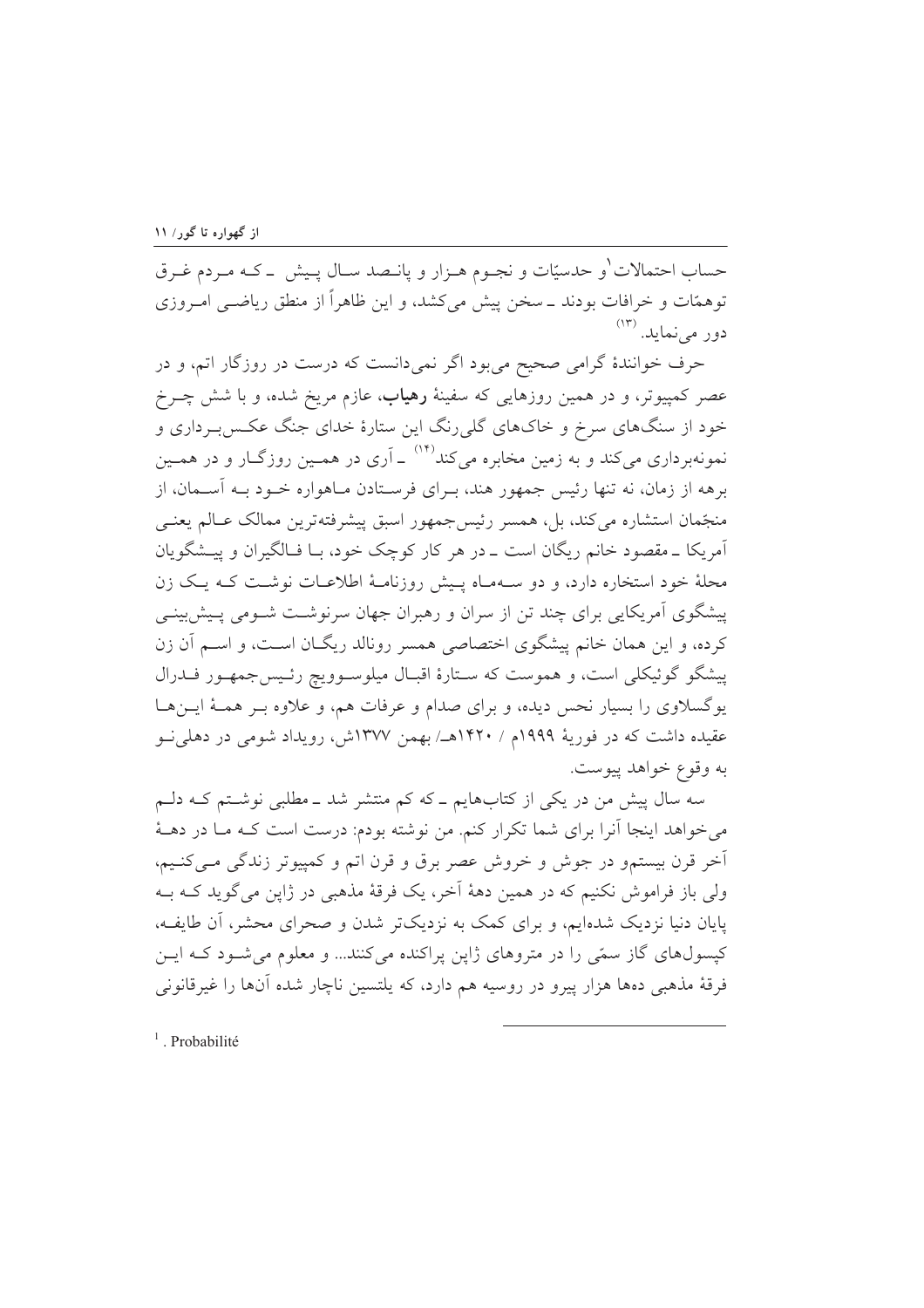اعلام كند.

ما از طايفهٔ قريشيه \_(=كورشيما) در اَمريكا \_هم بي خبر نيستيم و اَن قوم بودند كه بر فراز قلعهای ماندند و قلعهٔ خود را آتش زدند و تا آخرین نفر سـوختند کـه ۱۱۰ تـن بودند<sup>(۱۵)</sup> و این در مارس ۱۹۹۳م. / اسفند ۱۳۷۱ش. بود ــ که پــس از هــزار و دویــست سال<sub>ی</sub>، داستان المقنع را زنده میکرد.<sup>(۱۶)</sup>(بازیگران کاخ سبز،ص۶۶)

همچنان که میدانیم در شوروی ـ بعد از هفتاد سال کمونیسم ـ این برژنف بــود کــه یک راهب روستائی را مراد خود میدانست و در معالجـات طبـی خـود بـا او مـشورت می کرد، و به دستور او غذا می خورد \_البته به طوری که اعضای پلیت بورو عکسالعمل نشان ندهند... خانم نهرو برای فرستادن موشک ماهوارهٔ خود به آسمان، از جهت ساعت سعد و نحس، از منجّم سالخوردهٔ هندی خود استخاره می خواست \_و سلطان برونئـو \_ که ثروتمندترین مردم عالم است و به ایران هم آمده \_مُرید آدمی اسـت بــه اســم شــیخ ناظم قبرصي، و اصلاً هم نقشبندي است، و بــدون اســتخارهٔ او دســت بــه ســفيد وســياه نمیزند، و مریدهای آن مرد در برونئو میگوینـد کـه ولیعهـد انگلـستان هـم از مریــدان همین روحانی مسلمان است.»(أفتابهٔ زرین فرشتگان،چاپ۱۳۷۴،ص۱۶۶)

مردم دنیا هنوز طفل ابجد خوان هستند، هر چند سفینه بــه مــاه و راهیــاب بــه مــرَّیخ فرستادهاند؛ در حالی که در برابر یک تب ۳۹ درجه عاجز و ناتوان ماندهاند.

من سخن خود را با «گهواره خواباندن طفل» شروع کردم، و اینک در پایان مقاله باید بیذیریم که آدمی در پیری هم کودکی بیش نیست:

غم ترا گهواره جنبان و، حوادث دایگان<sup>(۱۷)</sup> ای درین گهواره وحشت، چو طفلان پای ست

#### يے نوشتها:

۱ــ مثلاً یک پیراهن چهل تکه ــ که مادربزرگها دوخته بودند ــ به تن بچه می پوشاندند، و کــلاه قرمــزی کــه چندتا «مُهرهسوزو» و دوتا «شاخ مارو» به اّن دوخته شده بود \_برای دفع چشم زخم \_بر سـرش مـیiهادنــد، و شش تا سوزن خیاطی به نیت شش روز ـ تا شب شیشه ـ روی همان کلاه که با «سوزن قفلـی» مـیزدنــد ـ کـه «اَل» وحشت کند و به سراغ او نیاید. چشمش را سورمه میکردند، و بچه را تــوی ســینی مــسی مـیگذاشــتند و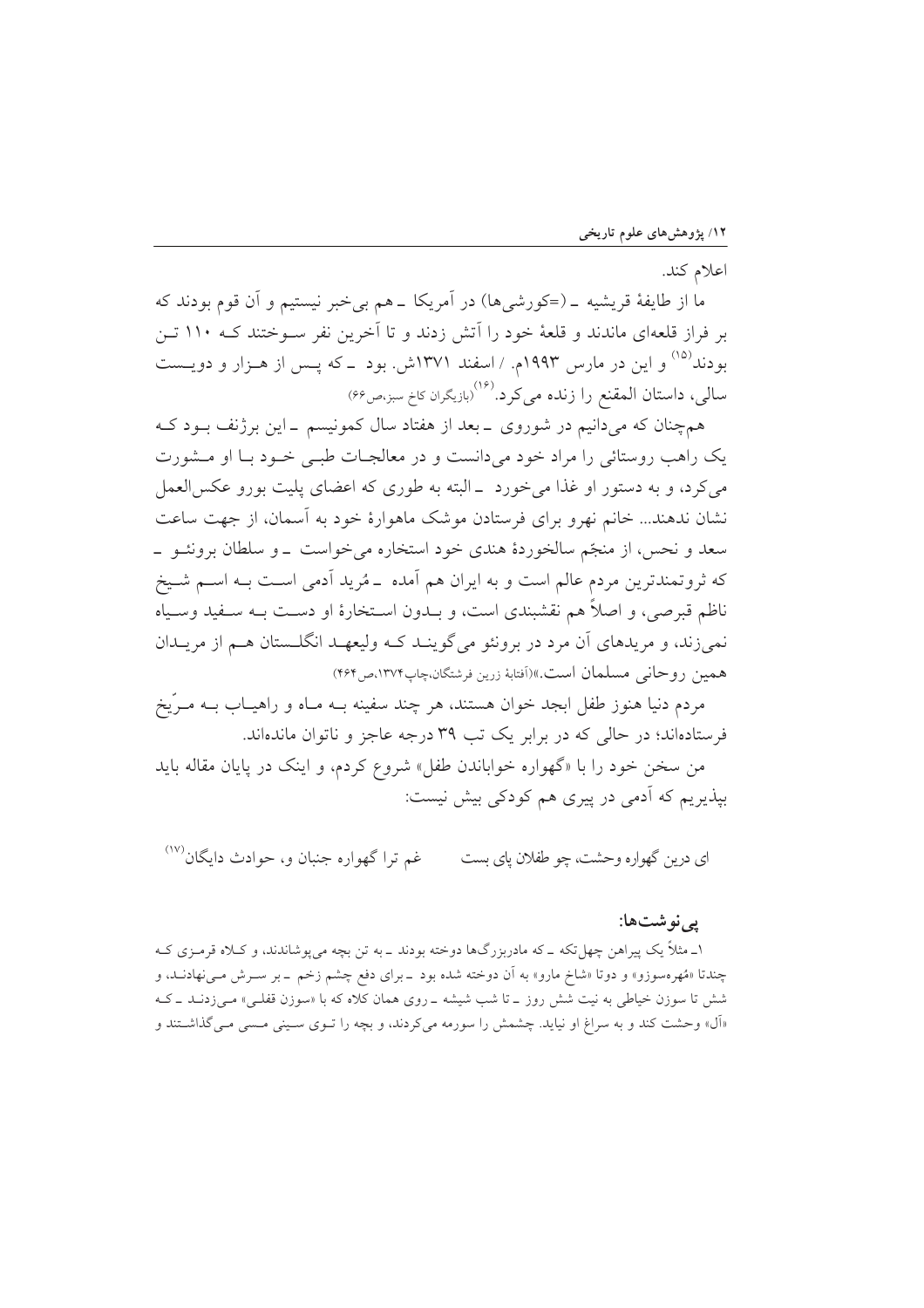شیشهٔ آبی پر میکردند و تو حیاط می نهادند و یک کمبی ارزن دور آن مبی پاشیدند، کـه آب و ارزن خـوراک «شیشه» آل باشد و سیر شود و توی اطاق نیاید. (از مقالهٔ کرمان امروز، به عنوان اکبر مندابرام).

۲\_ یادداشتهای ملاجلال منجّم را مرحوم دکتر سیفالله وحیدنیا تحت عنوان تاریخ عباسی چاپ کرده ک حاوی دقیق ترین اطلاعات در باب شاه عباس است، و یادداشتهای ملاکمال منجّم را مرحـوم ابـراهیم دهگـان اراکی به چاپ رسانده است.

۳ـ صلاّب، همان اصطرلاب است. دستگاهی مدرَج و مخطط که با اَن ارتفاع ستارگان را اندازه میگرفتنــد و مرحوم سیدجلال طهرانی کلکسیونی ازین اصطرلابها داشت \_که اصطرلاب مخصوص خواجه نـصیر طوسـی یکی از آنها بود.

۴ـ من نام اين برادر رستم را به حدس تعيين كردهام.(خاتون هفت قلعه، چاپ ينجم،ص١٣٢)

۵ـ دخمه گاه (= داغ مه) همان قبرستان قدیم زر تشتیان است ــ که نمونهٔ آن هنوز در یزد هست.

قادسیه در ۱۳ فرسخی(= ۸۰ کیلومتری) غرب کوفه و همانجائی است کـه رسـتم فـرخزاد از سـردار عـرب شکست خورد. من در سال ۱۳۴۷ش.۱۹۶۸م. که به سفر عراق رفتم و یادداشتهای زیارتی خود را نوشتم ــ در آن یادداشتها نوشته بودم: «... هر ایرانی، وقتی نام قادسیه و جلولاء را می شنود طبعاً به خود می[رزد. اما من، در ایران هم یکبار دیگر این لرزه به جانم افتاد، و آن وقتی بود که از خیابان بولوار الیزابت (= آب کرج) میگذشتم و چشمم به خیابان ٍ \_ یا کوچه بزرگی افتاد که ازین بلوار منشعب می شد و تابلوی کاشـی آن قادسـی بـود. ایــن کلمه اَدم را به وحشت می|ندازد ــ مخصوصاً وقتی که نامهٔ رستم فرخزاد را از قادسیه به بــرادرش ــ در شــاهنامهٔ فردوسی خوانده باشد و این شعر را تکرار کند:

كه ايسن قادسي دخمسه گساه مسن اسست زمـــين جوشــــن و خـــون كــــلاه مــــن اســـت خوشـــا بـــاد نوشــــين ايــــران زمــــين» رهــــــــــايي نيـــــــــابم ســــــــــرانجام ازيــــــــــن من در دنباله یادداشت آن وقت نوشته بودم: «واقعاً اسم قحط بود که یک کوچه مهم را در خیابانی مهمتــر از آن، قادسی بنامیم و اَن وقت در تمام کوچەپس کوچەها و خیابانهای بے شــمار تهـران ــ هرگـز بــه پــارک نــام ابومسلم برنخوریم؟ خواهید گفت: بیله دیگ، بیله چغندر. البته بولوار الیزابت ــ کوچه قادسی هم می خواهد...» (از ياريز تا ياريس، ص١٨۴).

این یادداشت را سی چهل سال پیش نوشته بودم و البتّه بدان اعتنائی نشد \_ گذشت و گذشت و خدا عمری داد تا پریروز که نیمه زنده و نیمه مرده از بیمارستان مهر به خانه میآمدم ـ اتومبیل از کوچهای گذشـت کـه نــام اّن بود کوچه «شهید علیرضا دائمی» ـ اول برایم عادی بود که نام شـهدا در کوچـههـای تهـران از صـد و هـزار گذشته است، اما یک وقت متوجّه شدم، که این کوچه، همان کوچه قادسی قدیم است ـ که من یک وقت به نـام اّن اعتراض کرده بودم. از عجایب تاریخ است که جواب اَن قادسیه را مردم ایـران در «فـاو» بـه سـردار قادسـیه دادند \_ و این جواب را بیشتر لشکر ثارالله داد که لشکر کرمان[و سیستان و بلوچستان] بـود \_ و البتـه بــا جــان خود داد.

دولتهای پیش از انقلاب همچنان دست روی دست گذاشتند تا مردم ایران خـود دسـت بـه کـار شــدند و بالاخره بولوار الیزابت را به کشاورز، و ایزن هاور را به آزادی، و استالین را به میرزاکوچکخان، و خیابـان وزراء